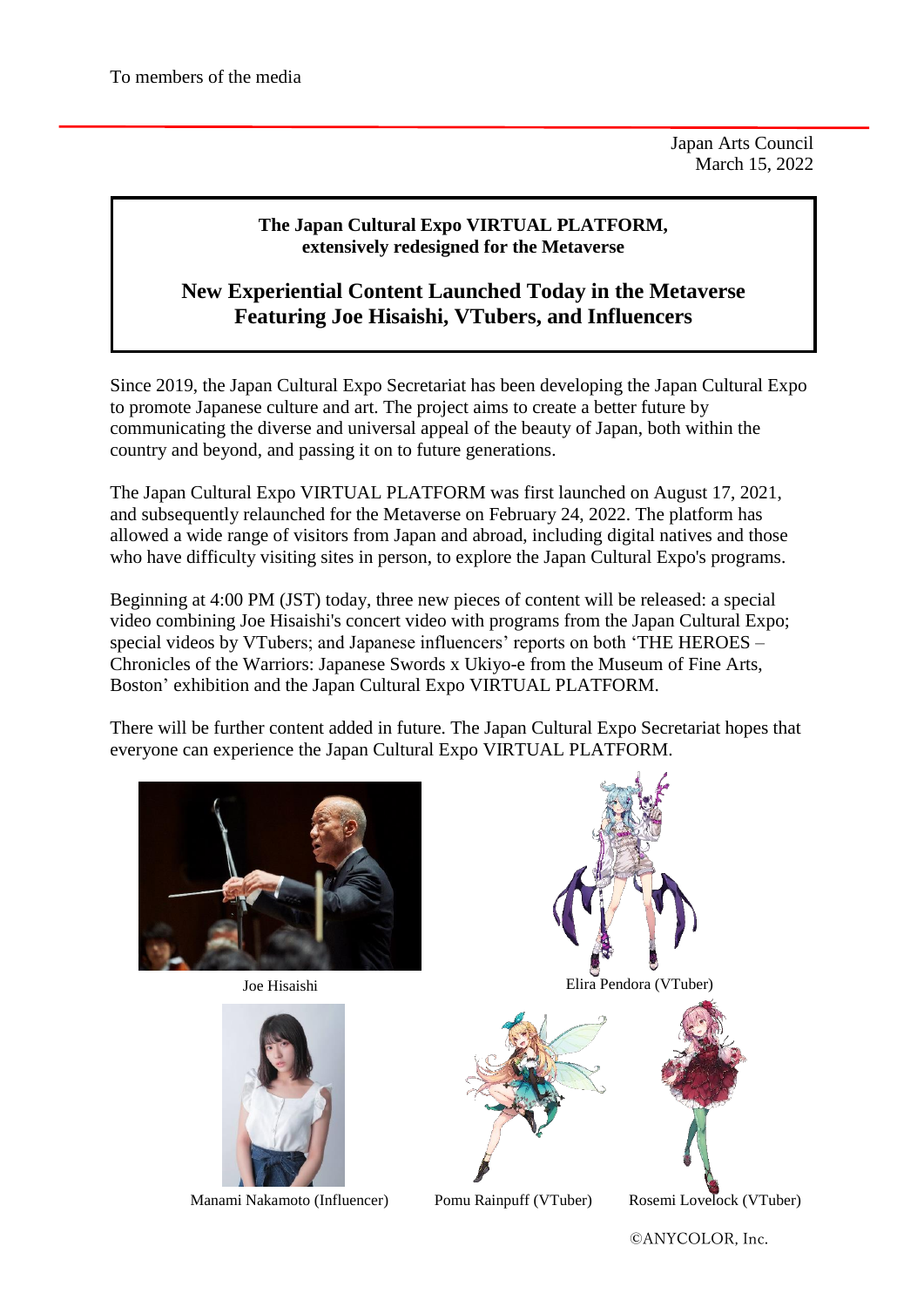## **New Content Launched on March 15**

- 1. Special Video of Joe Hisaishi's Concert Combining the Japan Cultural Expo's Programs
	- Located at: Wood Art Theater, 3F (large screen)

Visitors will be able to view a special video that combines footage from the World Dream Orchestra 2018 concert by Joe Hisaishi, who has composed music for numerous Studio Ghibli films and commercials, with footage from various projects from the Japan Cultural Expo. Along with the music conducted by Joe Hisaishi, the footage of the Japan Cultural Expo's projects illustrate the beauty of Japan that will continue to be passed down to future generations.

- 2. Special Videos by VTubers
- Located at: Wood Art Theater, 2F-I

VTubers Elira Pendora, Pomu Rainpuff, and Rosemi Lovelock from NIJISANJI EN will present special content at the Japan Cultural Expo VIRTUAL PLATFORM. Videos of their experiences will also be available on the VTubers' own channels, starting today with Pomu Rainpuff.

The following content will be available from today onwards:

- ・ 'Elira Pendora Sings a Japanese Nursery Rhyme!'
- ・ 'Pomu Rainpuff Reads Haiku!'
- ・ 'Rosemi Lovelock Experiences Japanese Calligraphy!'
- 3. Influencers' Reports on 'THE HEROES Chronicles of the Warriors: Japanese Swords x Ukiyoe from the Museum of Fine Arts, Boston' exhibition and the Japan Cultural Expo VIRTUAL PLATFORM
	- Located at: the landing page of the Japan Cultural Expo VIRTUAL PLATFORM <https://japanculturalexpo.bunka.go.jp/en/vp/>

Japanese influencers including Manami Nakamoto will report on their experiences at 'THE HEROES – Chronicles of the Warriors: Japanese Swords x Ukiyo-e from the Museum of Fine Arts, Boston' exhibition and the Japan Cultural Expo VIRTUAL PLATFORM.

 The latest information on the Japan Cultural Expo can be found on the official website and various social media accounts. Facebook - https://www.facebook.com/JapanCulturalExpo/ Instagram - https://www.instagram.com/japanculturalexpo/ Twitter - https://twitter.com/enJPCultureExpo Official website - https://japanculturalexpo.bunka.go.jp/en/